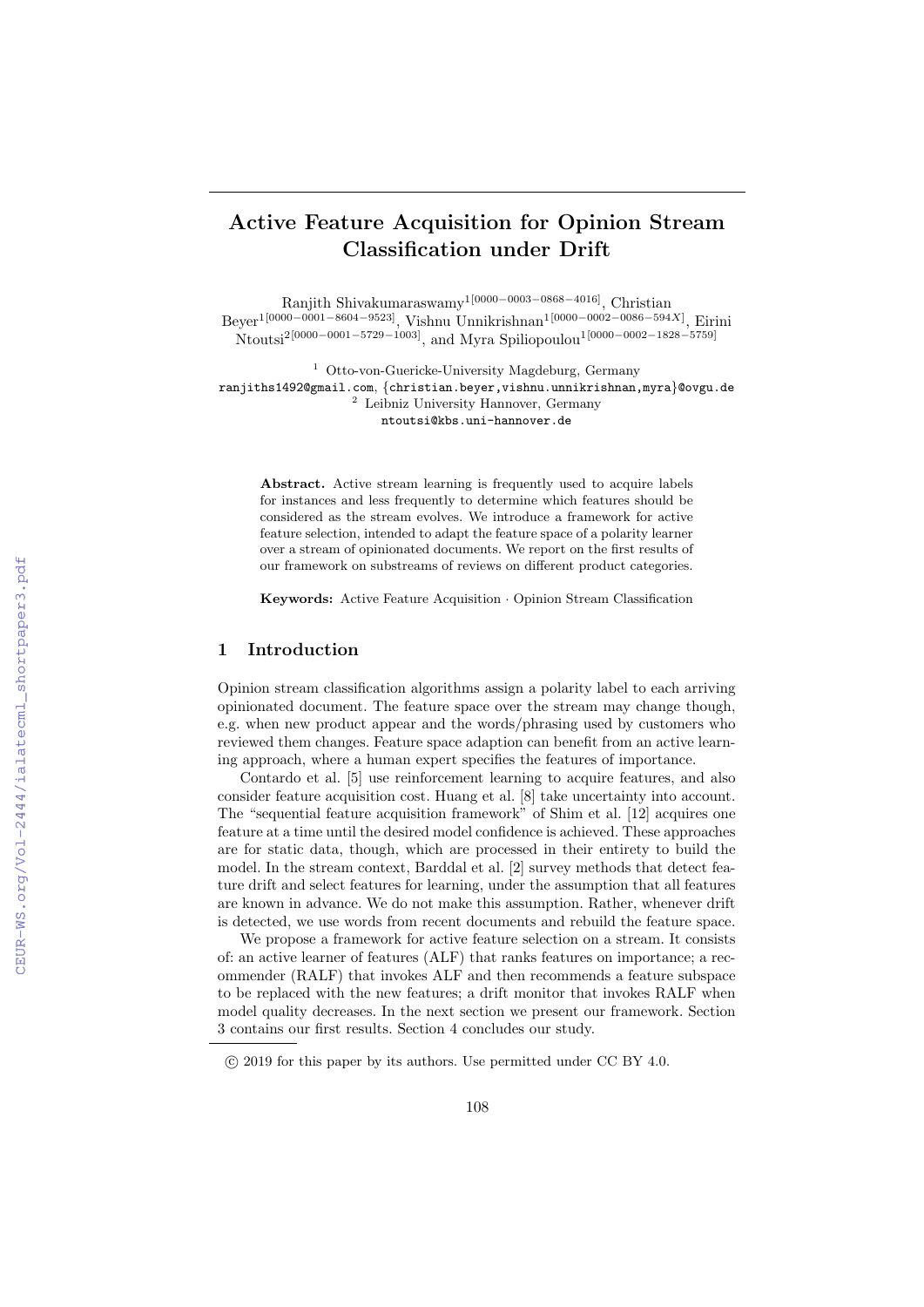# 2 Workflow Over the Document Stream

Our framework slides a window  $W$  of  $n$  epochs (here: weeks) over the stream, learning on *n* epochs and testing on the epoch  $n + 1$ .

Module ALF for Feature Ranking: Our active feature selector ALF ranks features on importance. Feature ranking methods include mutual information, information gain, document frequency thresholding, chi-square and document frequency thresholding (DFT) as discussed by Basu et al [3], Distinguishing Feature Selector (DFS), Odds Ratio and Normalized Difference Measure (NDM) as studied in [1], Gini-index, signed chi-square and signed information gain [10], the stratified feature ranking method of [4] and the approach proposed by [6]. We opted for the Distinguishing Feature Selector (ALF-DFS) and the Gini (ALF-Gini) because they were found to have the most competitive performance [14].

Module RALF for Feature Subspace Recommendation: The recommender takes as input the size  $M$  of the subspace to be replaced and invokes  $ALF$  for feature ranking. Currently we use  $M = \frac{FeatureSpaceSize}{2}$ . We have four variants of RALF:

- Baseline: invokes ALF-Gini on the data inside the current window
- $-$  *Oracle-Random:* picks randomly M features from the feature space of the next epoch (the epoch  $n + 1$ , i.e. the first epoch in the future)
- Oracle-Gini: invokes ALF-Gini on epoch  $n+1$  and returns the top-M features
- *Oracle-DFS:* similar to ALF-Gini, but invokes ALF-DFS on epoch  $n + 1$

Hence, the Oracle variants simulate an expert who knows which features will become important in the immediate future. We use the top- $M$  of these features to replace the least important ones of the current feature space, thus preserving the presently informative features still.

Stream Classification Core: The opinion stream learner replaces the least informative features (according to ALF's ranking) with the features suggested by RALF. It re-learns on the current window and uses the next epoch for testing. Then, the window shifts by one epoch, forgetting the least recent one.

Drift-driven Feature Space Update: Drift monitor that invokes RALF if and only if drift occurs. For drift detection we use the method of Gama et al [7].

### 3 Experiments and Results

We compared the RALF variants to a default model that does not change the feature space. We performed prequential evaluation, aggregated the SGD log loss values every two months. We used Friedman test with Iman-Davenport modification, rejecting the  $H_0$  for p-values  $\leq$  0.01, and then applied Nemenyi post-hoc test. All experiments and results are in [13].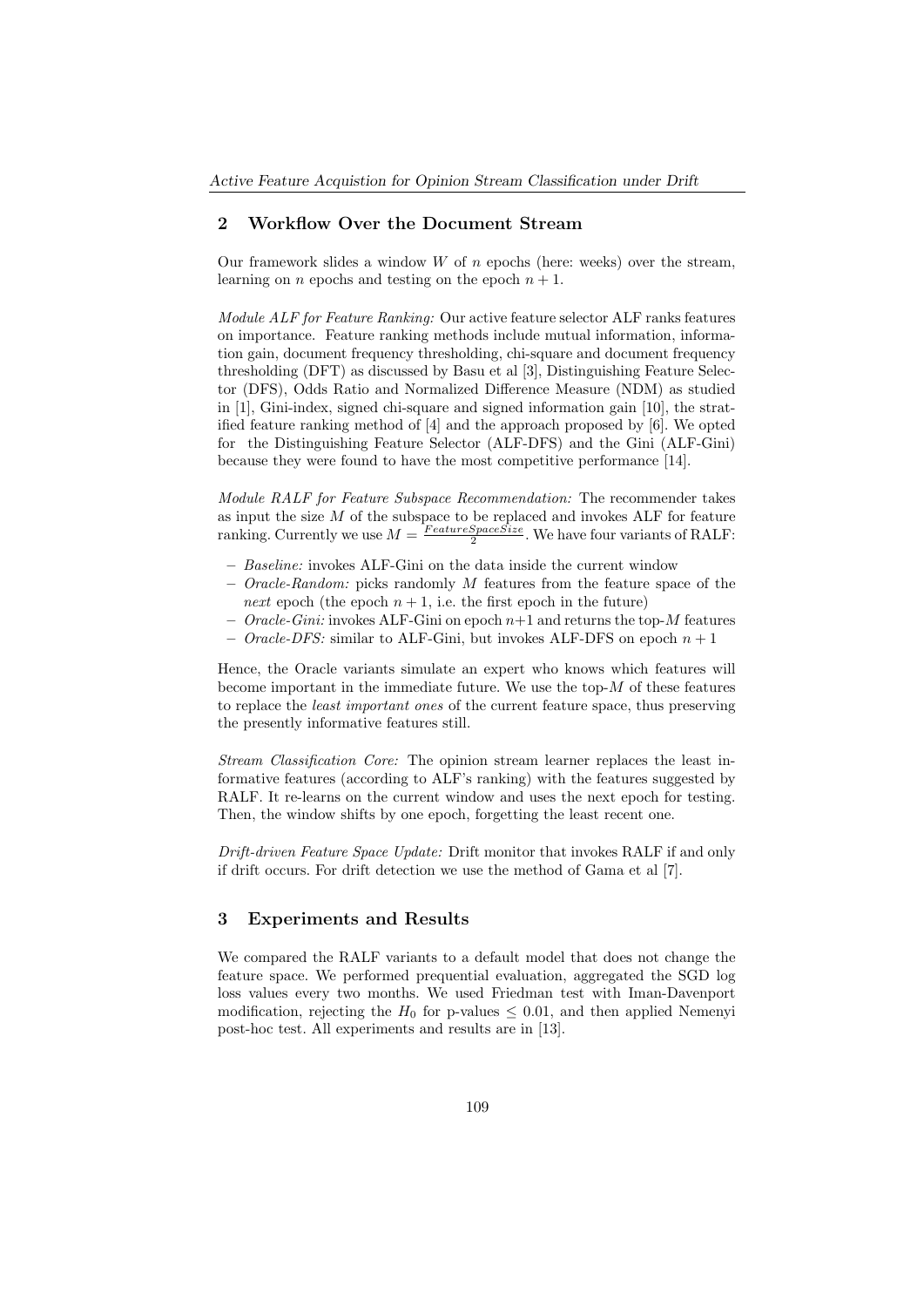Data Setup: We use the "clothing, shoes and jewelry" reviews (substream C), "health and personal care" (substream H) and "sports and outdoors" (S) from the Amazon data set of [9] (http://jmcauley.ucsd.edu/data/amazon/), from  $01/2011$  to  $01/2013$ . There were very few reviews before 2011 and a steep increase of positive ones from 2013 on: this product-independent drift calls for conventional classifier adaption, which is beyond our scope. We map ratings 1 and 2 to "Negative", 4 and 5 to "Positive", and 3 to "Neutral".

Feature Drift Imputation: We start and stop the substream of each product category at specific time points (see Fig. 1). Hence, product-specific words appear only at given time intervals. We slide a window of 5 weeks in one-week steps over this stream. We build an initial model from the first three weeks, i.e. only from substream C. The first drift occurs when substream H starts.



Fig. 1. One substream per product category, shifted over time to simulate feature drift

Setup of the Components: As classification core we use Stochastic Gradient Descent (SGD) of scikit-learn (alpha  $= 0.001$ , 12 penalty and hinge loss). For text preparation, we use the components of [11]. We build the feature space using bagof-words ("words": 3-grams) and TFIDF, and invoke the dictionary vectorizer of scikit-learn. We vary the feature space size  $M_{full} = 500, 1000, 5000, 10000, 15000,$ so RALF replaces the  $M = M_{full}/2$  least important features.

Results: The default model always had inferior performance. Hence updating the feature space is beneficial as response to drift caused through the introduction of new products.Oracle-DFS performed best. Oracle-Gini was within the critical distance to it. Oracle-Random improved as the feature space size increased.

The Baseline, which uses ALF-Gini without benefiting from an Oracle, is comparable to Oracle-Gini and Oracle-Random, It is better than the default model except for  $M_{full} = 500$  (where it is within the critical distance from the default model). Hence, ALF-Gini can improve model performance by replacing the least informative features in the current window, when feature drift occurs.

#### 4 Conclusions

We presented an active feature selection framework for a stream of opinionated documents. Upon drift detection, our framework re-ranks the features with help of the Oracle and replaces the least informative old features with the most informative new ones. We evaluated our framework by simulating topic drift. We